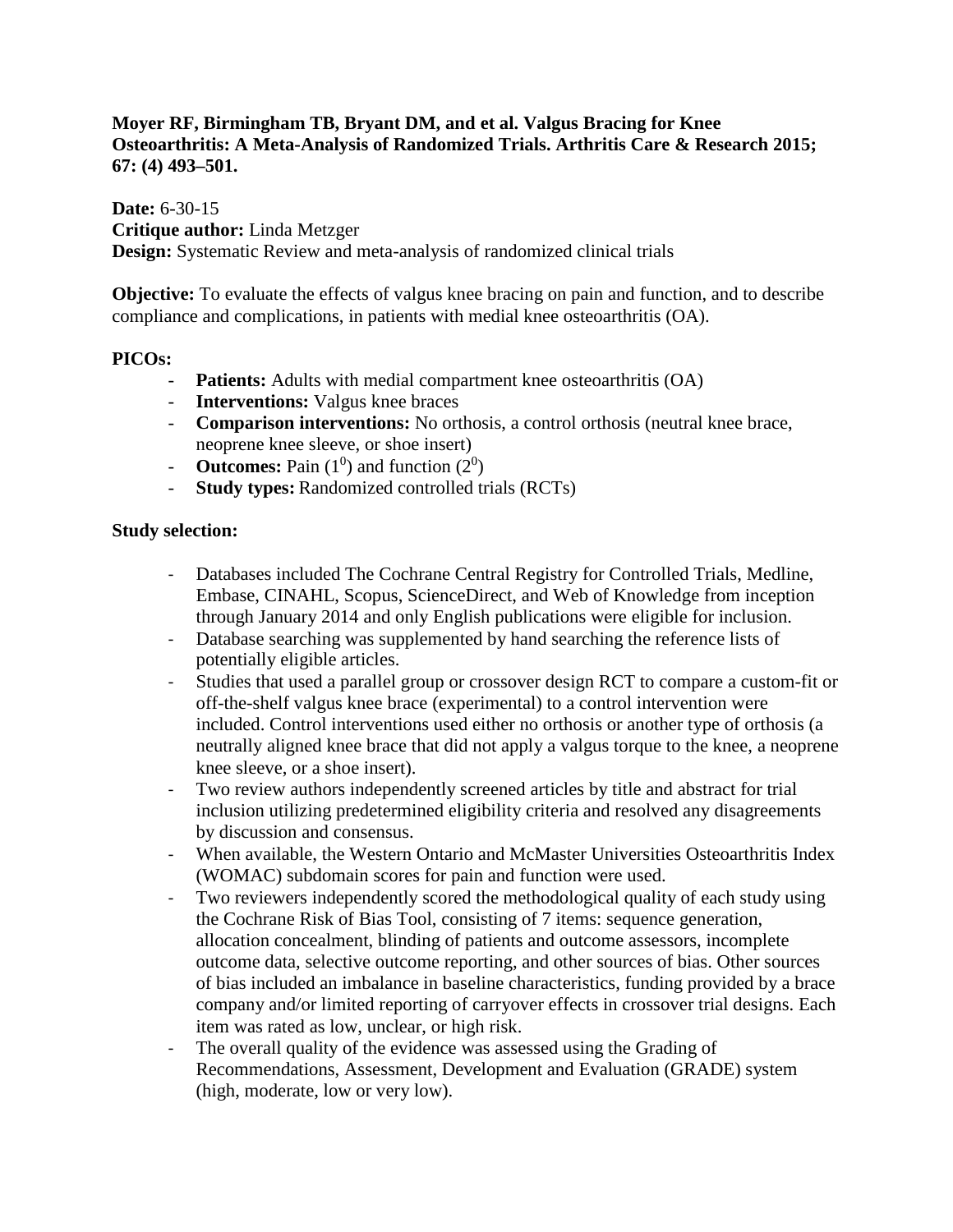- Pooled estimates and 95% confidence intervals (95% CIs) for standardized mean differences (SMDs) for improvement in pain (and function) were calculated using a random-effects model and were corrected for small sample sizes using Hedge's g. Standardized mean differences (SMD) were used to calculate treatment effect sizes, and to obtain a summary estimate. Positive SMD values were used to indicate that the outcome favored the intervention group. A SMD 0.2-0.5 was considered a small effect, 0.5-0.8 a moderate effect, and >0.8 a large effect.
- Heterogeneity was assessed using the  $I^2$  statistic and Q statistic. If  $I^2$  was  $> 60\%$ , the planned subgroup analyses were conducted.
- Patient compliance was evaluated descriptively, and complications with brace use were assessed.

## **Results:**

- Overall 6 RCTs with a total of 445 participants with knee OA were included. A total of 274 patients used a valgus knee brace. Age ranged from 34 to 73 years with 245 (55%) males and 200 (45%) females. Three studies were parallel-group designs and 3 studies were crossover designs. Two studies compared a valgus knee brace group to a non-orthosis control group, and 5 studies compared a valgus knee brace group to a control group that used a control orthosis.
- No studies were excluded from the meta-analysis based on quality. The GRADE system determined an overall moderate quality of evidence for the use of valgus braces, with a strong recommendation for improving pain and a weak recommendation for improving function.
- Overall for 6 pooled studies with 412 participants, there was a small, statistically significant difference favoring the valgus brace group for improvement in pain (SMD 0.33 [95% CI 0.13 to 0.52]  $I^2=0.0\%$ ) and function (SMD 0.22 [95% CI 0.02 to 0.41]  $I^2 = 0\%$ ).
- For 2 pooled studies with 191 participants that used a control group without an orthosis, there was a moderate, statistically significant difference favoring the valgus brace group for improvement in pain (SMD 0.56 [95% CI 0.03 to 1.09]  $I^2 = 68.1\%$ ), and function (SMD 0.48 [95% CI 0.02 to 0.95]  $I^2 = 59.7\%$ ). Those pooled effect sizes translated into a difference between groups in WOMAC pain change score of 2.53 (95% CI 0.14 to 4.93) on a 20 point scale, and WOMAC function change score of 7.86 (95% CI 0.33 to 15.56) on a 68 point scale. The effect size for WOMAC pain is not quite clinically relevant, but the wide CIs do encompass clinically relevant effect sizes. The effect size for function is clinically relevant.
- For 5 pooled studies with 295 participants that used a control group with an orthosis, there was a small, statistically significant difference favoring the valgus brace group for improvement in pain (SMD 0.33 [95% CI 0.08 to 0.58]  $I^2 = 14.0\%$ ), but not function (SMD 0.19 [95% CI to -0.03, 0.42]  $I^2 = 0$ %). Those pooled effect sizes translated into a difference between groups in WOMAC pain change score of 1.49 (95% CI 0.36 to 2.62) on a 20 point scale, and WOMAC function change score of 3.11 (95% CI 0.49 to 6.88) on a 68 point scale. These effect sizes for WOMAC pain and function are not clinically relevant, and the CIs also do not encompass clinically relevant effect sizes.
- Risk of bias was scored using the Cochrane Tool for the 6 studies included in the meta-analysis. Two of the studies were unclear or at high risk of bias, and 4 studies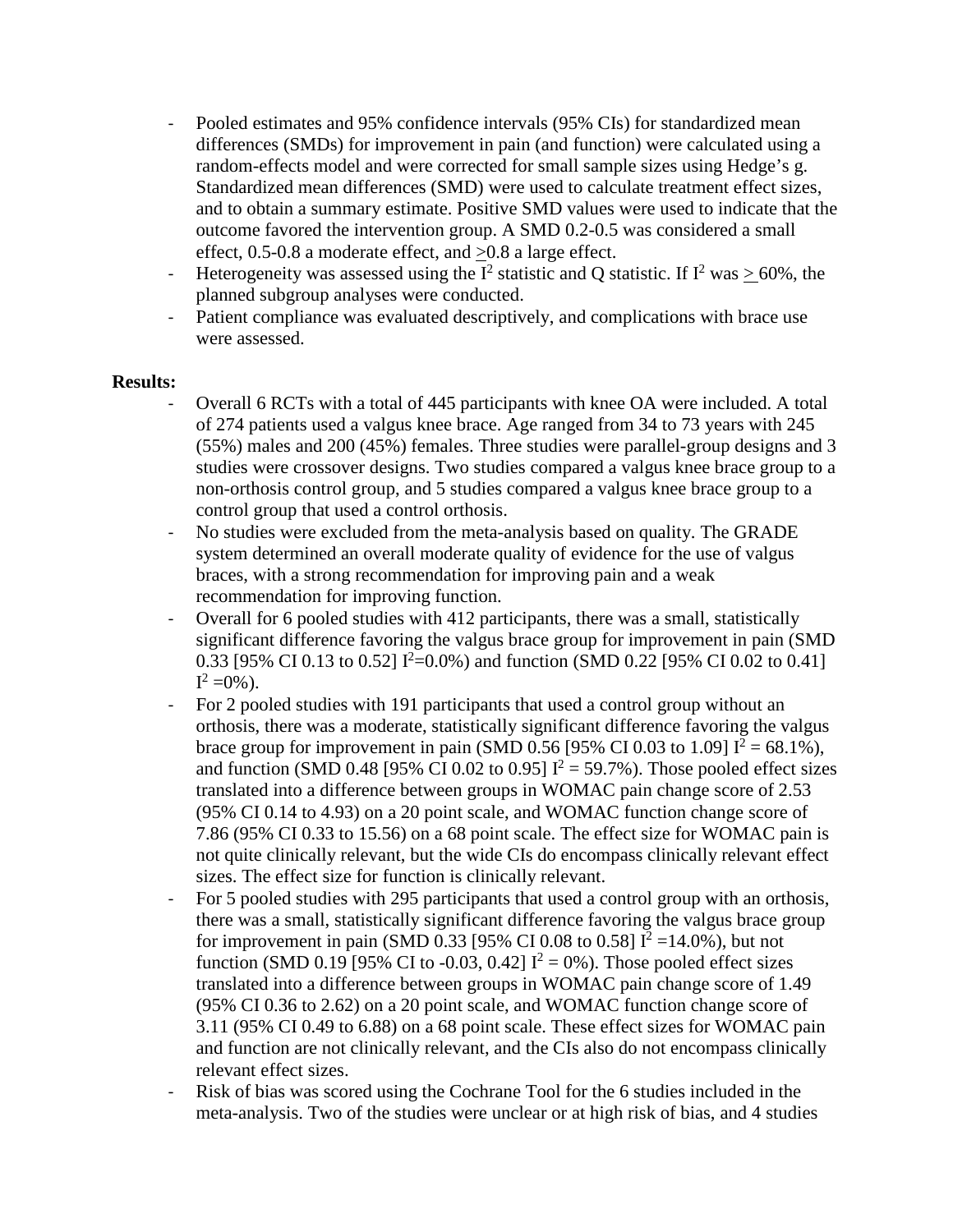were at low risk of bias. One study had low risk of bias in all categories. All studies, but one, were at high risk of bias for lack of blinding of patients and outcome assessors. Four studies provided sequence generation and allocation concealment, and 2 were unclear on these items.

- Heterogeneity and publication bias were not statistically significant for any metaanalysis.
- Patient compliance with brace use recorded at the longest follow-up period ranged from 45% to 58% in 2 parallel-group studies, and 71% to 100% in 4 crossover design studies.
- Patient-reported complications varied from 0–25% with brace use in 3 studies that collected this information. Minor complications with valgus brace use included constraining fit, slipping, swelling, blisters, and skin irritation.

# **Authors' conclusions:**

- The pooled results of the meta-analysis of the 6 randomized trials indicates valgus knee bracing improved pain and function in patients with medial knee osteoarthritis. The size of effects on pain and function varied, depending on the type of control intervention that was used.
- Taking into consideration the variability around the estimated effect sizes, the metaanalysis suggests current valgus bracing strategies for medial knee osteoarthritis result in small-to-moderate improvements in pain.
- The trial with the lowest risk of bias provided moderate-to-high effect sizes for pain and function when comparing valgus knee bracing (intervention) and neutral knee bracing (control).
- The personal costs, complications, and poor long-term compliance associated with valgus bracing are noted concerns that may influence patient decisions and clinical practices. Despite previous studies that are generally supportive of valgus bracing and highlight their relatively low cost and low associated risks, the rates of valgus brace prescription are very low. Potential complications should not deter patients and practitioners from attempting valgus bracing, including its long-term use.
- It is clear from the present study that no consensus exists about optimal dose relating to when and how long to wear the brace.
- Limitations in this review include the relatively small number of patients, the low or unclear quality of trials, and the variability in brace designs/manufacturers and their instructions for use.
- Strengths of this review include generally very low heterogeneity and pooled data from randomized trials used to estimate effect sizes for valgus knee bracing.
- Further research is needed that focuses on adequately powered randomized trials designed to control for placebo effects to further elucidate the benefits of valgus braces over simpler knee orthoses.

### **Comments:**

- For the 2 RCTs that compared valgus bracing to standard care without a control orthosis, placebo effects may account for the overall statistically significant, moderate effect sizes (SMD =  $0.56$  for pain and 0.48 for function). The relatively large 95%